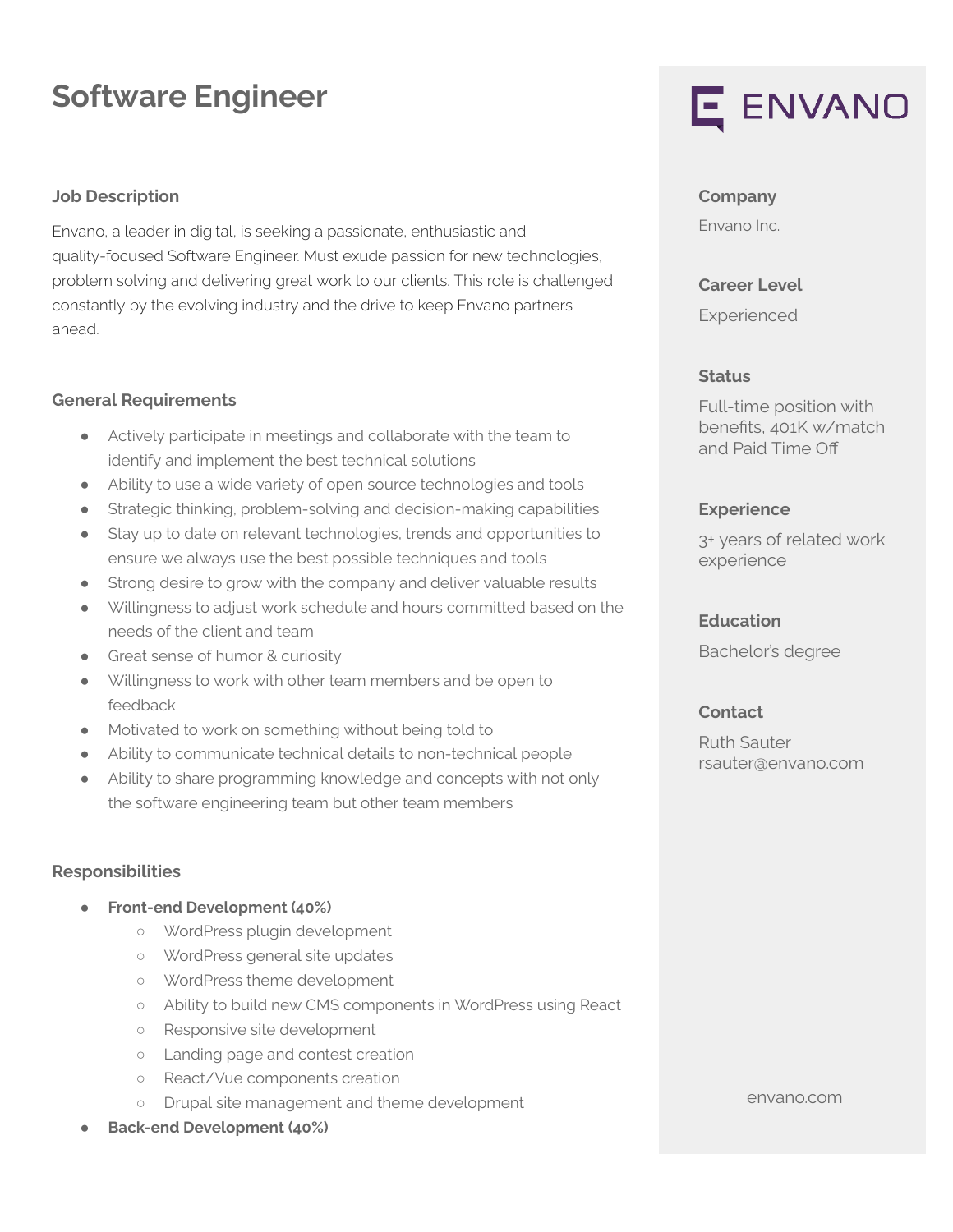- Experience with calling an API endpoint and manipulating for post and get requests with proper parameters
- Develop and maintain APIs with Node.js that can integrate with existing stack
- Experience with Node.js including Webpack or Gulp
- Experience with SQL databases and/or NoSQL such as MongoDB
- Good understanding of asynchronous request handling and AJAX
- **Data Entry (15%)**
	- Content updates in a CMS or on static pages
	- MongoDB data entry and querying
- **● App Development 5%)**
	- Hybrid app development using React Native

# **Characteristics of Qualified Candidates**

- ✓ Experience using Docker
- ✓ Proficient in developing in environments such as LAMP, LEMP, MEAN
- ✓ Comfortable working with the command line
- ✓ Experience with version control systems such as Git, Github & Gitlab
- ✓ Knowledge of front-end such as HTML, CSS/SASS, SEO, Accessibility, Browser Testing, Responsive Design, Performance Optimization, Photoshop and building themes for Content Management Systems
- ✓ Comfortable with frequent, incremental code testing and deployment
- ✓ Familiarity with Google Analytics and Google Event Tracking
- ✓ 3+ years experience with HTML and CSS/SASS
- ✓ 3+ years experience with JavaScript or platforms like Node.js
- ✓ 2+ years experience with JavaScript frameworks such as Vue or React